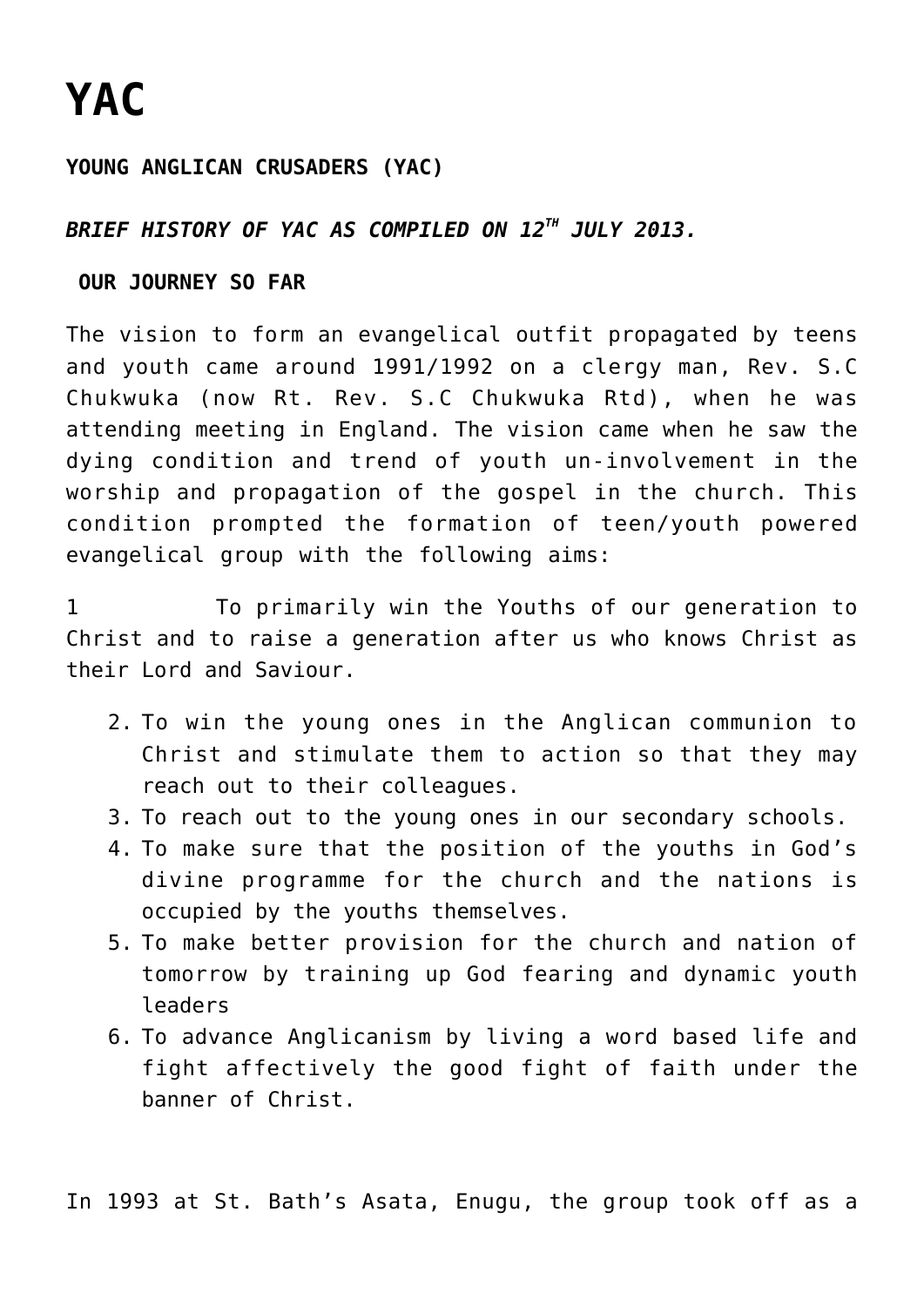wing of Evangelical Fellowship in the Anglican Communion (EFAC) with the name Young Anglican Crusaders (YAC). Rev. C.N.C Onyeledo (now pastor CNC Onyeledo) worked with the founder as a missionary towards actualizing the vision. Bro. Sam Chime (now Ven. Sam Chime) was the first Diocesan Traveling Secretary (DTS).

In 1995, YAC was established in Emmanuel (Ang.) Church, Achara Layout, Enugu. In 1996 the ministry was officially inaugurated by the Bishop of Enugu, Rt. Rev. E.O Chukwuma as a Diocesan arm of the church with Rev. Emeka Ezeji (now Ven Emeka Ezeji) as the first Chaplain and Bro. Ifeanyi Agu (now Rev Ifeanyi Agu) as the Diocesan coordinator. The ministry spread to Dioceses on the Niger, Nnewi and Nsukka.

#### **INAUGURATION OF THE MINISTRY OF YAC IN NSUKKA DIOCESE**

The foundation of the ministry was first introduced in Nsukka in 1997 by a group of passionate youth from the Cathedral Church of St. Paul's, Nsukka. These youths assumed a sensitive position responsible for the revival of the church, which seemed at the time in claws of spiritual and moral decadence.

Bro Ugochukwu James Iloefe caught the vision of the ministry but was not able to carry it without the help of his friends: Late Ogugua Okereke, Echezona Chukwuemeka, Ifeanyi Ilukwe, Kenechukwu Udensi and Ibe Nwachukwu. The first meeting held on  $18<sup>th</sup>$  February, 1997 and with the help of Ven. Nvuka the ministry took off properly on  $21^{st}$  February, 1998. It was later discovered that an organization in Enugu Diocese had the same vision. The ministry at Nsukka called their attention and adopted their name – Young Anglican Crusaders (YAC).

The ministry was inaugurated in Nsukka Diocese by Rt. Rev. J.C Iloluba (Bishop Emeritus)in 1998 synod meeting. We will not fail to acknowledge the passion of Canon J.C Urama, Sister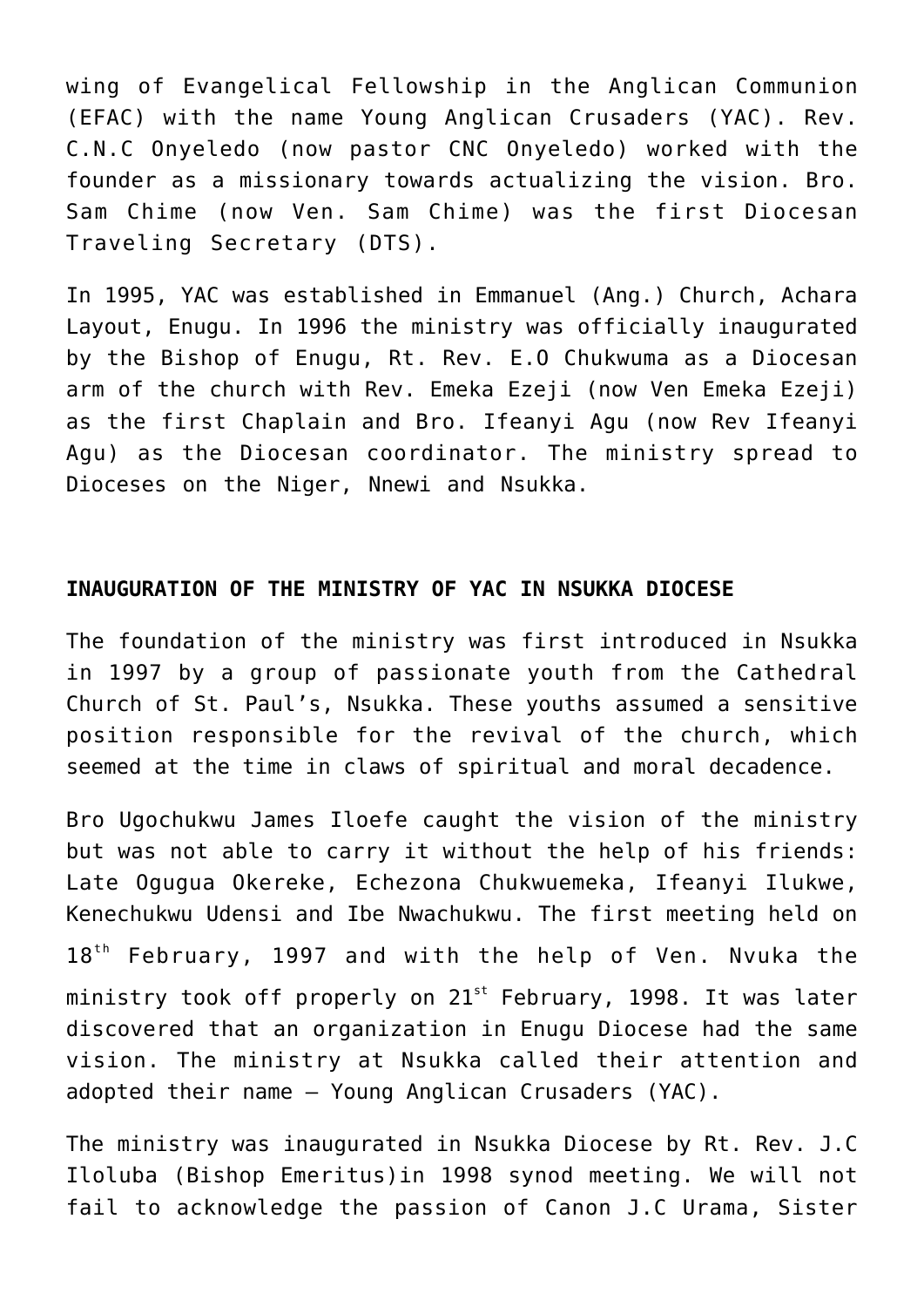Engineer Dozie Eze and others who fought vibrantly in defence of the ministry when the issue of YAC was fiercely debated in 1998 synod which led to our inauguration. Ven. A.N.C. Ogbochie did not fail to encourage us in tough times, and Ven. Nvuka whose invaluable spiritual and material support was our greatest source of encouragement in all that we did.

Officially, Rev. Akunna became the first Diocesan Chaplain

Rev. Aloysus Agbo (now Rt. Rev.A E Agbo, Bishop of Nsukka Diocese) -the first Chaplain of the Head Quarters St. Paul's Cathedral Nsukka and

Bro Ugo Iloefe – Traveling Secretary (T.S.)

#### **LEADERSHIP TENURES**

Following the inauguration, **Ugochukwu Iloefe** continued as the T.S and pioneer of the ministry. In the year 2004 he officially became the first Diocesan Traveling Secretary (D.T.S) and President of YAC. In 2004, YAC was planted at St. Luke's, Isiakpu, which helped to bring the following persons to work with him:

**Late Samson Gabriel** – Diocesan Vice-President **Gideon Attah** – Diocesan Secretary, **Echezona Chukwuemeka** – Diocesan Prayer Secretary and

**Bro Caleb Onyekachi Ugwuobute** – Diocesan Mission Coordinator.

Ugo lloefe did more of the foundational works. During his tenure groups like: **St. Luke's Isiakpu, St. Bath's Obimo, St, John's Orba Road. St. John's Onuiyi and St, Mary's Opi** were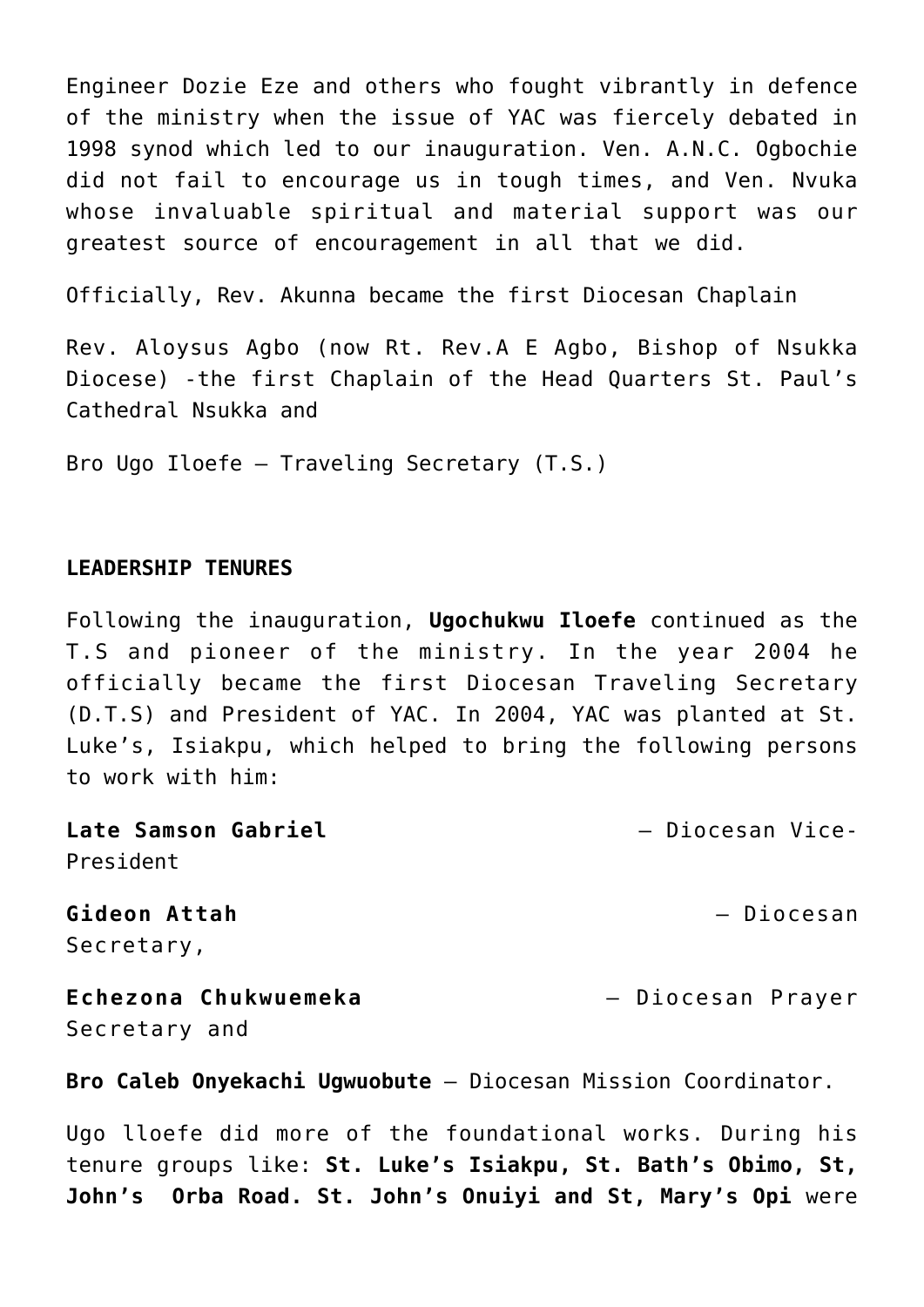planted

In the year 2005, the Executive was reconstituted thus:

**Late Samson Gabriel** – Diocesan Coordinator **Bro. Onyeka Ugwuobute** – Diocesan Mission Coordinator **Bro. Echezona Chukwuemeka** – Diocesan Prayer Secretary **Bro. Gideon Attah** – Diocesan

Secretary

During this tenure, we embarked more on outreach programs which led to planting of more YAC groups and spiritual growth of men in the already existing groups. Groups like **St. James Orba, Ibagwa and St. Stephen's Eha-Alumona** came to be through this tenure's tireless effort. Late Bro Gabriel died in an active service through a fatal accident. On the hospital bed, he was still encouraging the executive not to relent in their work until he passed on. In his words to Bro. Echezona, "This work must continue".

After the death of Bro. Samson Gabriel, Echezona Chukwuemeka became the diocesan coordinator in the year 2006. Bro Eche was able to drive home the vision Samson Gabriel initiated. His tenure recorded one of the greatest Pentecostal moves. Quite a number of groups were planted. Echezona did well to ensure revivals in the various groups.

Top on his achievements was the completion of YAC constitution in 2006.

Further more, the tenure led by Bro. Eche was able to produce her maiden magazine edition titled "**CRUSADERS"**. Our brother successfully handed over to Gideon Attah in 2008, and has worked closely with the ministry till date.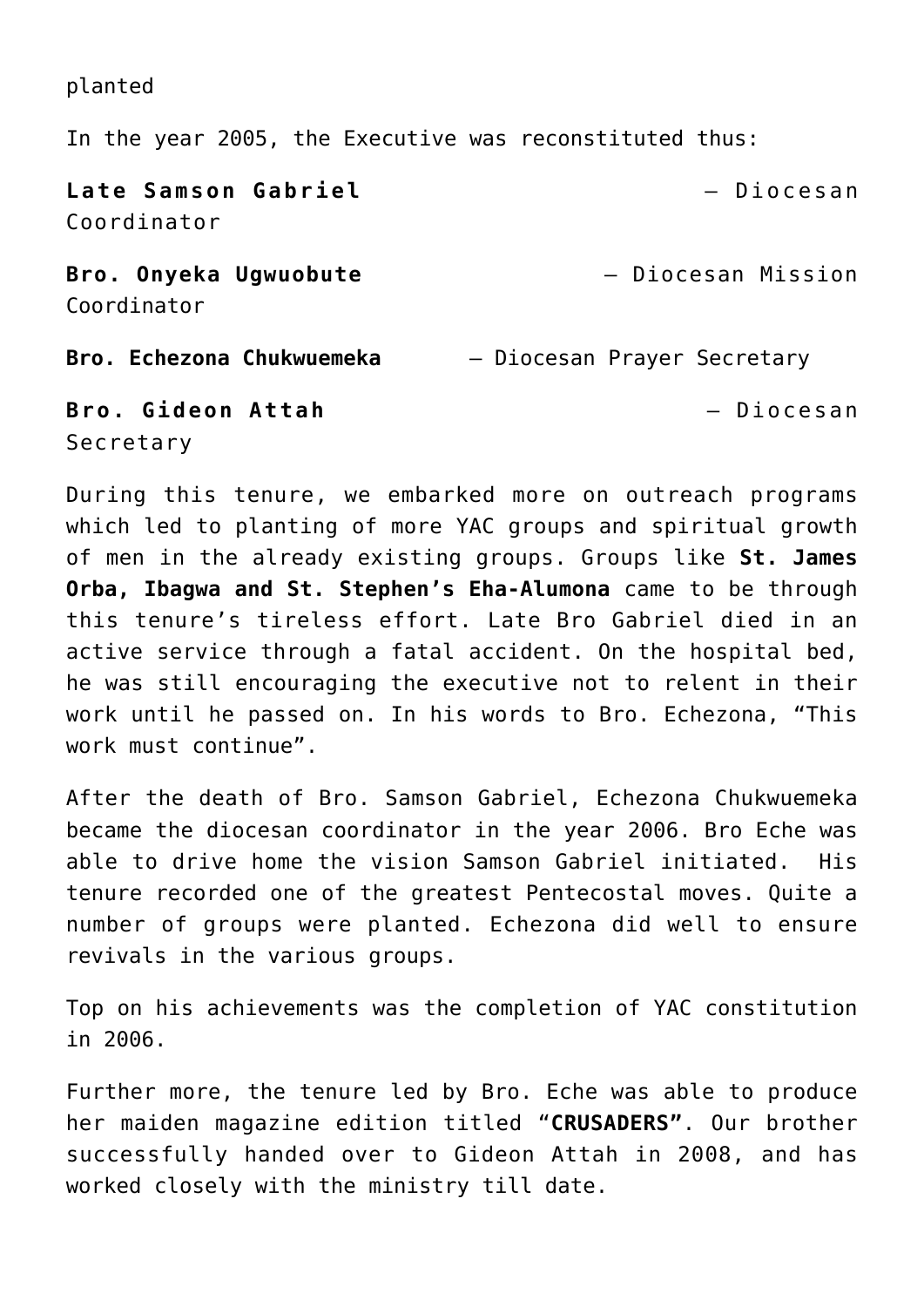In 2008, Bro Gideon Chijioke Attah succeeded Echezonachukwu as the forth diocesan coordinator under the ministry of YAC. His leadership tenure which lasted for two years could be likened to as the military regime" He was a man of great/high discipline and integrity. During his tenure most of the elders of the ministry left for a wider scope of living. He was left with a very tender/new generation to work with.

He was one of the most passionate individuals that ever led YAC in history. His courage and discipline helped in restructuring of the leadership system of YAC. It was during his leadership tenure that this young generation of leaders learnt simple leadership ethics like discipline, obedience and commitment particularly to this divine mandate. Our brother never believed in working with a multitude rather a few hands that are willing to do the work. However, the few that were readily available to work with him became burdened with work as he stressed them all through. He did not only concentrate in leadership restructuring, he went further to revive the already existing groups. More so, for effective leadership and evangelical work the tenure initiated and grouped the chapters within a zone into YAC Archdeaconry body with coordinators as follows: Enugu-Ezike – Bro. Kingsley Ogbonna, Igbagwa – Bro. Chikwado, and Opi – Bro. Onyebuchi. Though not too many groups were planted in his time, Bro. Gideon did not joke with mission outreaches. Worthy of note was a 7day mission outreach at St. James Orba, one of the oldest groups in the diocese that had stopped fellowshipping for a long time. They had stood on their feet till date after the 7 day mission outreach. Still in his tenure, programmes like, Diocesan Yearly Set Apart and Night of Banquet were introduced.

More so, we traveled to Eha-Amufu to revive groups that were weak when they were still under Nsukka Diocese. After they became a Diocese, Bro. Gideon took a bold attempt to inaugurate YAC in the Diocese. Souls were won to God in the course of our mission outreaches to the Diocese. On the side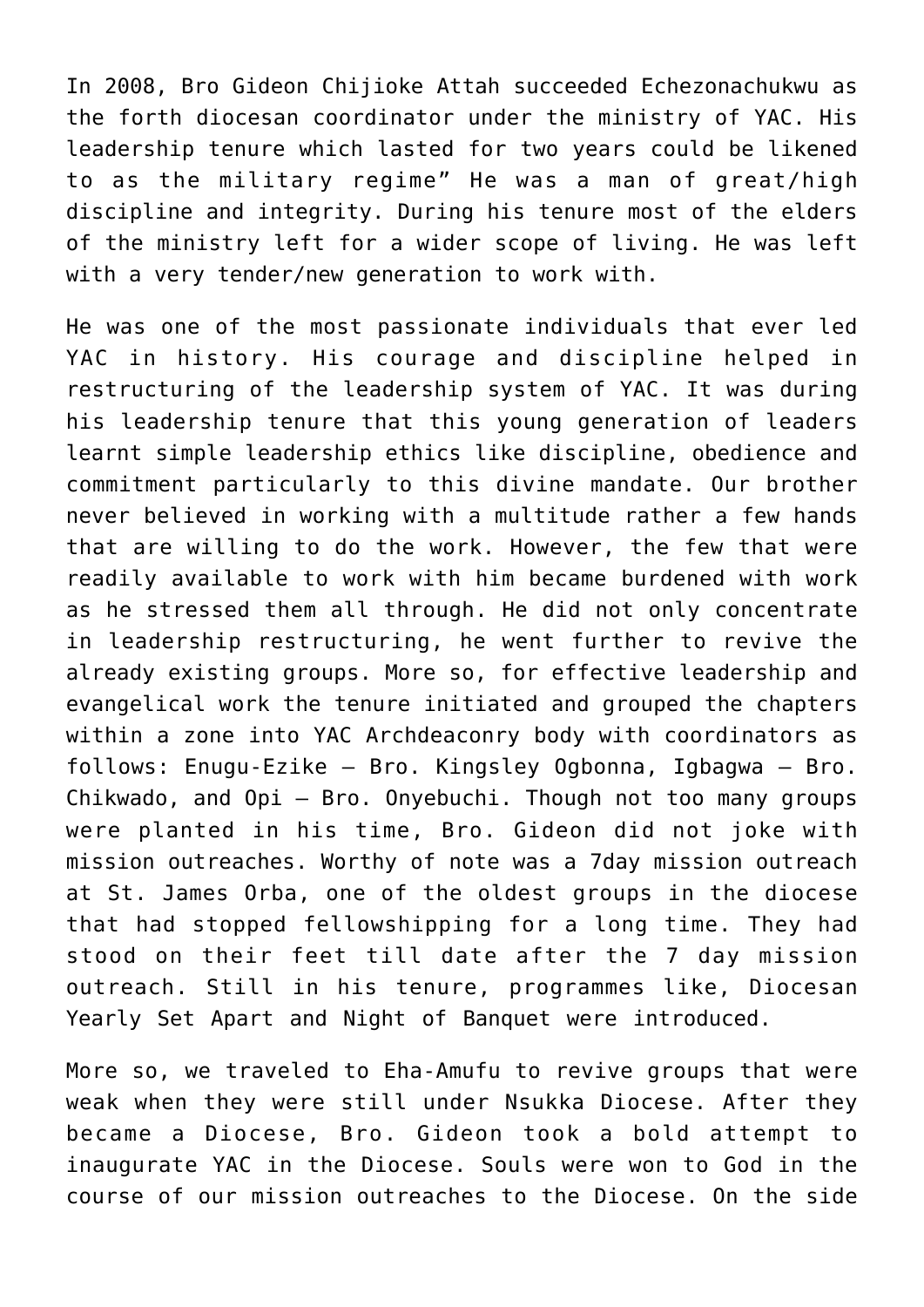of projects, the tenure was able to produce maiden almanac that summarized a pictorial history of YAC.

#### **LEADERSHIP STRUCTURE OF YAC BETWEEN 2008 – 2010**

| Bro. Gideon Attah                          | - Diocesan President             |
|--------------------------------------------|----------------------------------|
| <b>Omeke Emmanuel</b><br>Secretary,        | - Diocesan Vice President/Prayer |
| Onyishi Obiora                             | - Diocesan Secretary,            |
| <b>Nnamdi Eze</b><br>coordinator           | - Diocesan Drama                 |
| <b>Bro. Ugonna Eze</b>                     | $-$ Diocesan 0.G S/P.R.O,        |
| Sister Faith Idoko<br>Secretary/Treasurer, | - Diocesan Financial             |
| Ugochukwu Ogbene<br>Coordinator,           | - Diocesan Mission               |
| Eze Emmanuel                               | - Diocesan Prayer Secretary,     |
| Sis Loveth Ugwuanyi                        | - Sis Coordinator,               |
| Eze Kenneth<br>Coordinator,                | - Assistant Mission              |
| <b>Chinyere Nwobodo</b>                    | Diocesan Welfare Coordinator     |
| Sis Chidimma Omeje<br>Coordinator          | - Assistant Diocesan Welfare     |

In February, 2010, Bro. Gideon duly and officially handed over to Bro Ugonna Samuelson Eze who has remained on the seat till date. Ugonna, a lean and lenient young man but as hard working as an ant. He believes in carrying everyone along.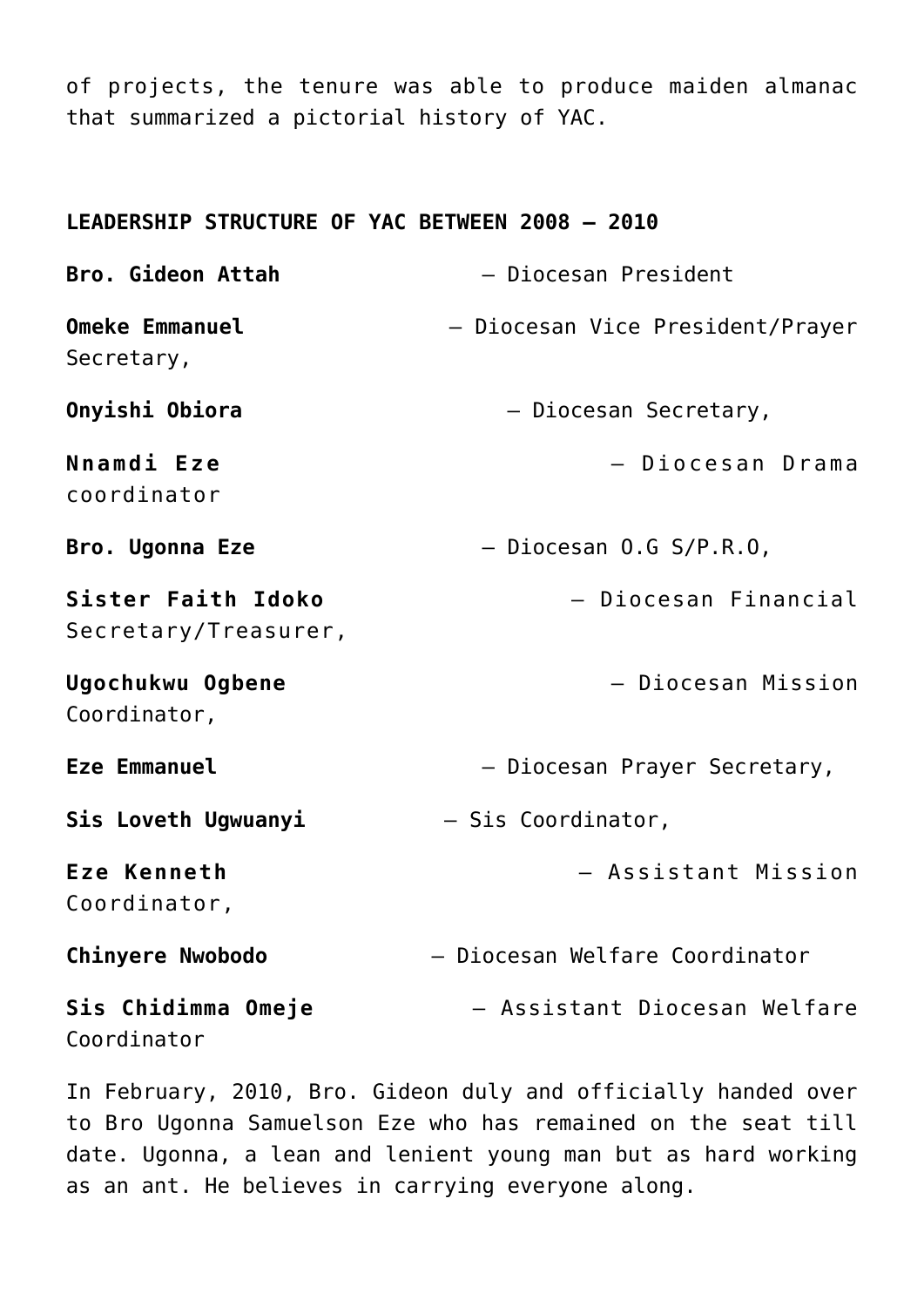While Bro. Gideon had started with leadership restructuring, Ugonna made the vision more realistic, he worked tirelessly in ensuring a formidable leadership body. In bid to achieving this, Leadership Portrait files were issued out to the leaders in groups, Archdeaconries and Diocesan tiers of the ministry in 2012. In addition, a monthly Diocesan Leadership Training Programme was initiated and promptly came out in order to maintain high leadership standard. We took out time to visit groups, restructuring the leadership system to ensure a more standard and effective body.

This tenure recorded the greatest mission and revival moves so far. More Archdeaconry bodies were created, viz:

Cathedral Deanery

Nsukka Archdeaconry

Nsukka Central Archdeaconry

Ovoko Archdeaconry

Alor-Uno Archdeaconry

Amufie Archdeaconry and

Aku Archdeaconry.

More so, between **fifteen to twenty (15-20)** groups were planted, and constantly followed up for an interval of three (3) months

A lot of revival programmes were carried out in groups, Archdeaconries and Diocesan level. The tenure creates a balance between spiritual and other necessary facets of life such as skill acquisition, academic progress and others. This was embarked on through "Academy of Grace", a programme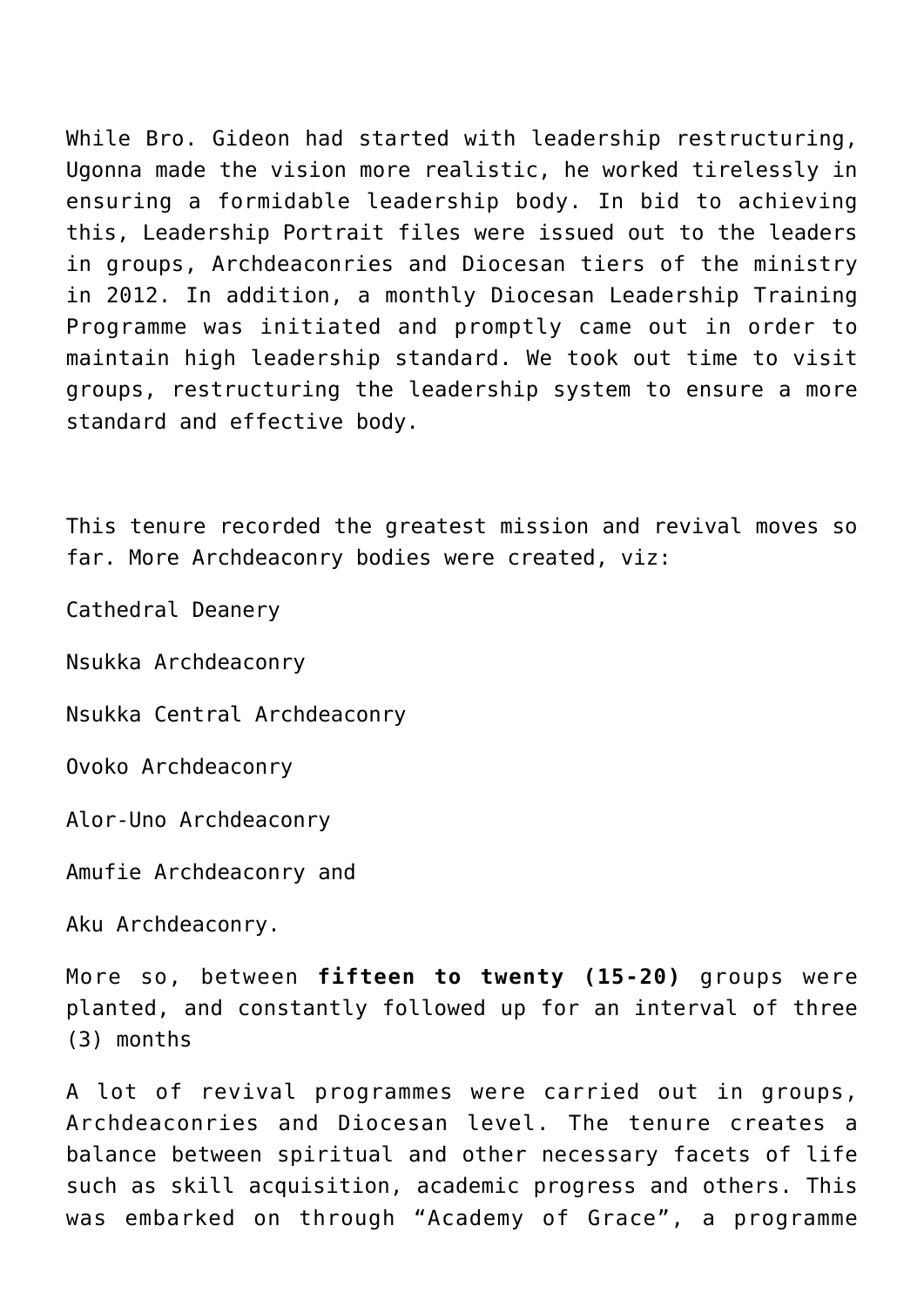basically for JAMB and WAEC candidates.

The Night of Banquet was improved with slide show presentations, which exposed some of the hidden satanic trends and agenda against the youths.

Other striking events include: Joint fellowship programme, Reunion, and special bible study. The prayer wing was biffed up by special prayer conference, prayer Quake night and monthly diocesan prayer night.

#### **PROJECT**

This tenure created a media department. The media crew has been a source of fund to the ministry. In order to ensure a standard coverage, a lot of equipment have been purchased for the sector. They include: two digital camcorders duplicating machine for the mass production of DVD-plates, external hard disk, tripod stand, and laptop for editing of videos.

Still on projects, quite some amount of money has been raised to buy a bus which had stood as one of our greatest challenges over the years.

In our vision, we hope to raise a crop of youths that will stand firmly for Christ till eternity; youths that are balanced spiritually, academically and economically.

#### **THE EXECUTIVE BODY OF YAC (2010–2012 LEADERSHIP TENURE)**

Bro Ugonna Eze Samuelson – Diocesan Coordinator

| Onyishi Obiora S.   | - Diocesan Vice- |  |
|---------------------|------------------|--|
| President/Secretary |                  |  |

Coordinator

Nnamdi Eze – Diocesan Drama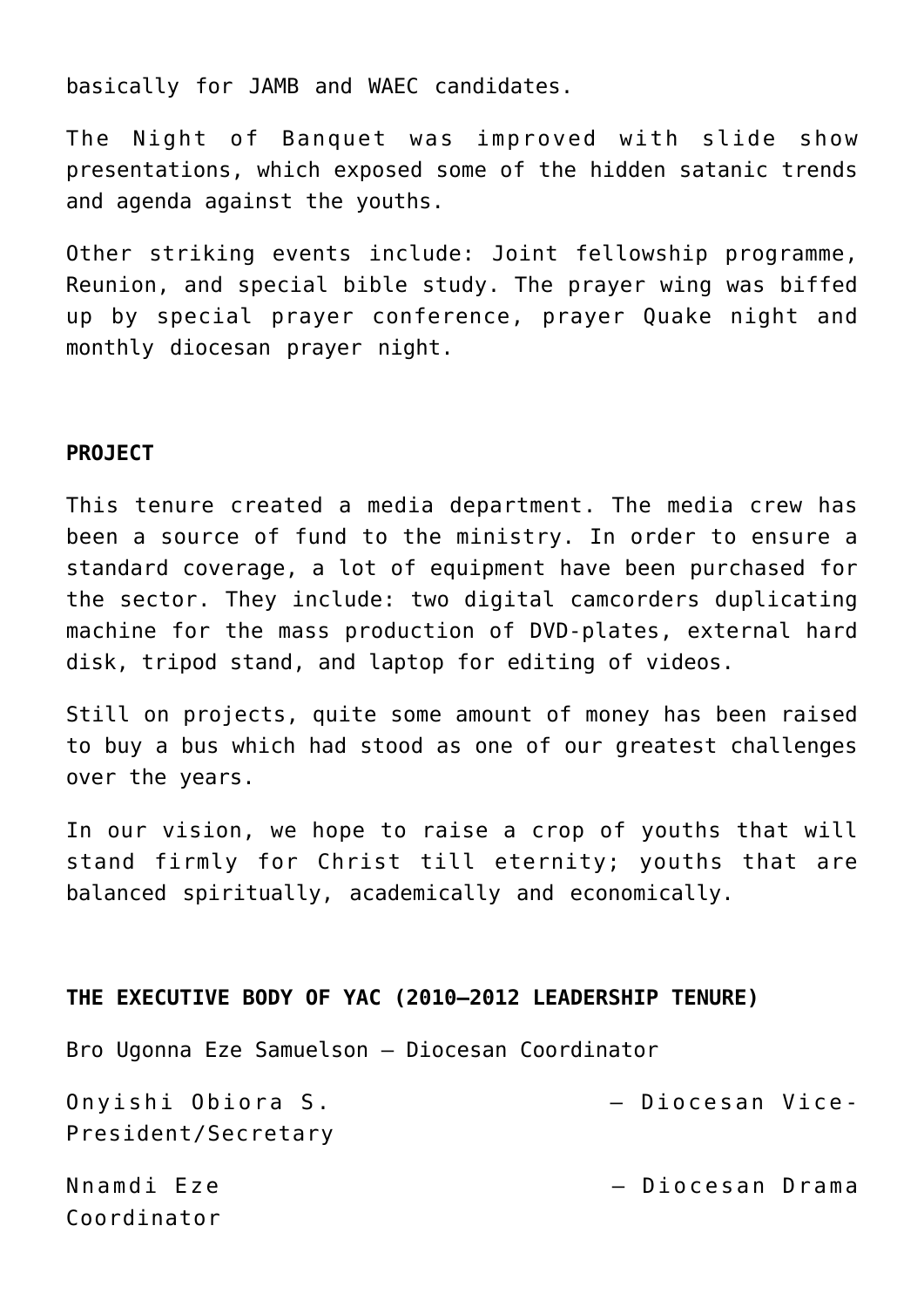| Eze Kenneth<br>Secretary                       | - Diocesan Prayer              |
|------------------------------------------------|--------------------------------|
| Praise God Madueme<br>Prayer Secretary         | - Asst. Diocesan               |
| Omeke Emmanuel                                 | - Diocesan Mission Coordinator |
| Attah Emenike<br>Coordinator                   | - Asst. Diocesan Mission       |
| Sis Joy Asadu<br>Treasurer/Financial Secretary | - Diocesan                     |
| Ikenna Onyishi                                 | $-$ Diocesan $0.G.S/P.R.O$     |
| Basil Ugwu<br>Secretary                        | - Diocesan Bible Study         |

### **LEADERSHIP OF YAC FROM 2012 TILL DATE**

| Bro Ugonna Eze Samuelson - Diocesan Coordinator |                                |
|-------------------------------------------------|--------------------------------|
| Onyishi Obiora S.<br>President/Secretary        | - Diocesan Vice-               |
| Nnamdi Eze<br>Coordinator                       | - Diocesan Drama               |
| Praise-God Madueme<br><b>Sec</b>                | - Diocesan Prayer              |
| Juliet Ukwueze<br><b>Sec</b>                    | - Assist. Diocesan Prayer      |
| Ugwuikpeny Chinwendu                            | - Diocesan Mission Coordinator |
| Basil Ugwu<br>Secretary                         | - Diocesan Bible Study         |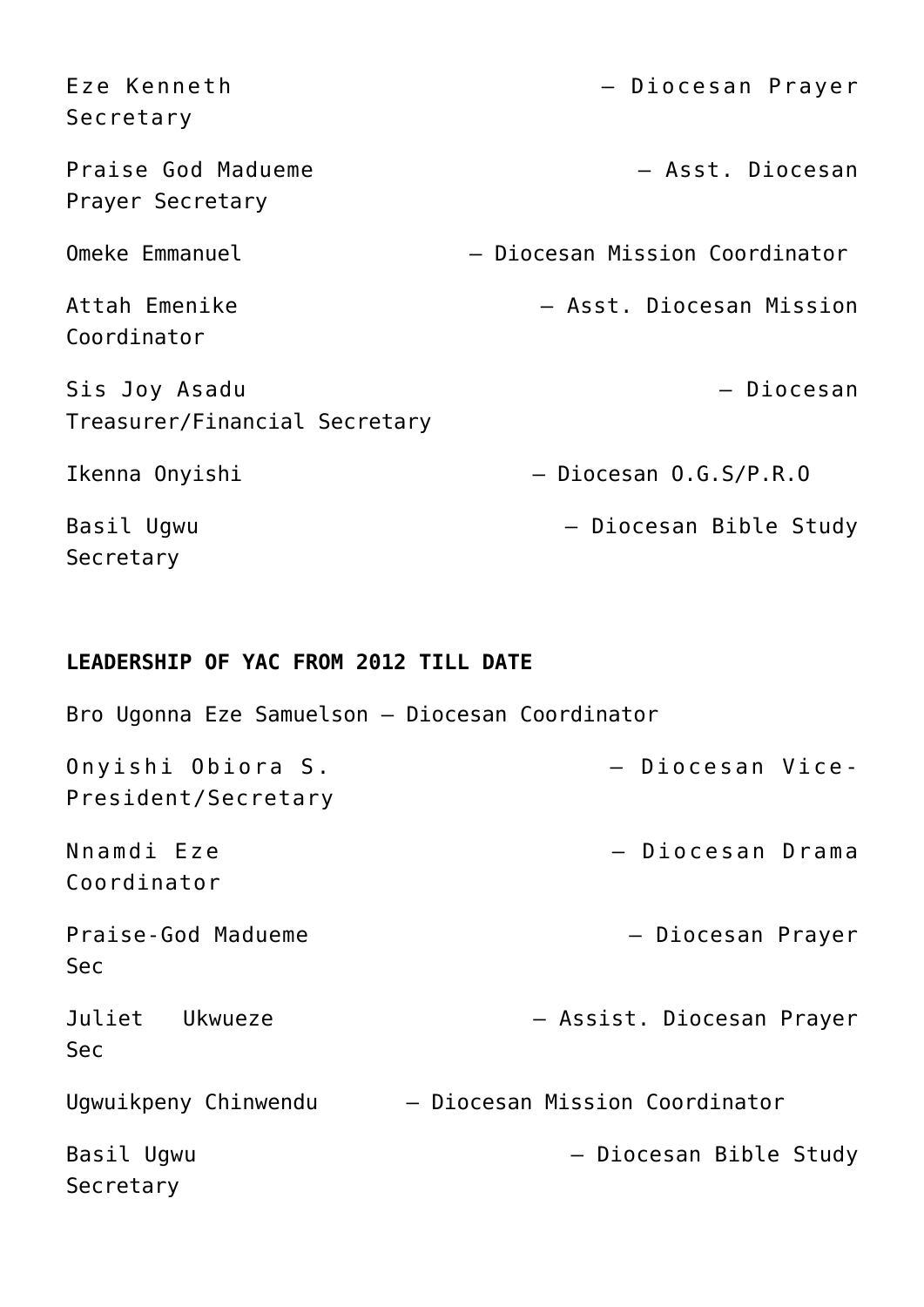| Ikenna Onyishi                                 | - Diocesan 0.G.S/P.R.O         |
|------------------------------------------------|--------------------------------|
| Sis Joy Asadu<br>Treasurer/Financial Secretary | - Diocesan                     |
| Sis Peace Agbo                                 | - Financial Secretary          |
| Sis Kelechi Ayogu<br>Coordinator               | - Diocesan Sisters'            |
| Sis Blessing Ugochukwu                         | - Diocesan Welfare Coordinator |
|                                                |                                |
| Archdeaconry Coordinator                       |                                |
| Bro. Chinaza Agbaleke                          | - Cathedral                    |
| Sis Kelechi Ayogu                              | - Ibagwa Archdeaconry          |
| Bro Sabastine Ugwu                             | - Ovoko Archdeaconry           |
| Bro Chukwuebuka Abugu - Alor-Uno Archdeaconry  |                                |
| Bro Walter Asogwa                              | - Opi Archdeaconry             |
| Bro Hyginius Omeh<br>Archdeaconry              | - Enugu-Ezike/Amufie           |
| Bro. Vitalis Kelechukwu                        | - Nsukka Central Archdeaconry  |
| Bro. Chinonso Ewemi                            | - Nsukka Archdeaconry          |

## **Summary of YAC Programmes**

Youth rally/conference

Monthly diocesan meeting/leadership training

Night of Banquet